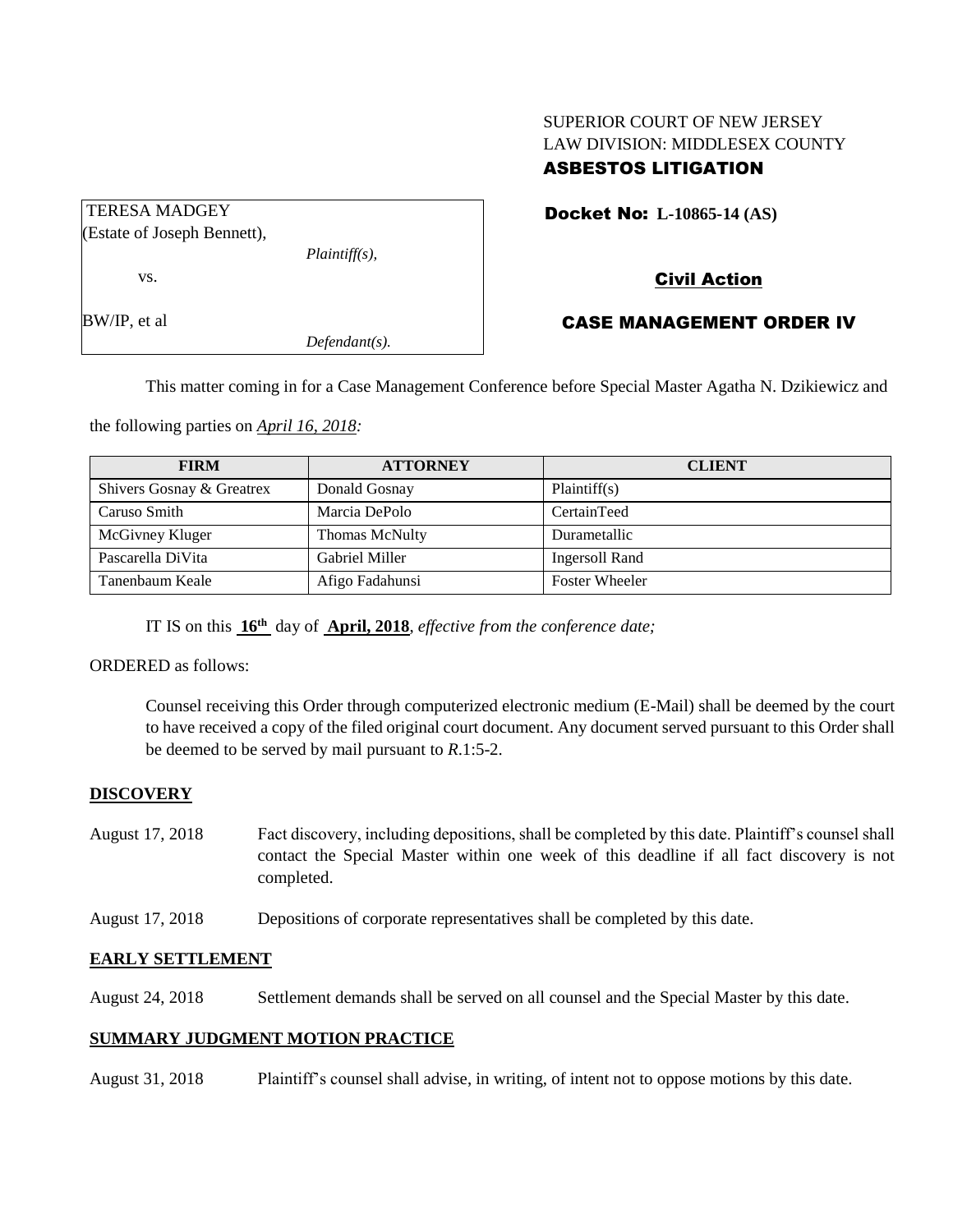- September 14, 2018 Summary judgment motions shall be filed no later than this date.
- October 12, 2018 Last return date for summary judgment motions.

#### **MEDICAL DEFENSE**

| June 29, 2018    | Plaintiff shall serve additional expert medical reports, if any, by this date.                                                                                                                                                                           |
|------------------|----------------------------------------------------------------------------------------------------------------------------------------------------------------------------------------------------------------------------------------------------------|
| June 29, 2018    | Upon request by defense counsel, plaintiff is to arrange for the transfer of pathology specimens<br>and x-rays, if any, by this date.                                                                                                                    |
| January 11, 2019 | Defendants shall identify its medical experts and serve medical reports, if any, by this date. In<br>addition, defendants shall notify plaintiff's counsel (as well as all counsel of record) of a<br>joinder in an expert medical defense by this date. |

#### **LIABILITY EXPERT REPORTS**

November 9, 2018 Plaintiff shall identify its liability experts and serve liability expert reports or a certified expert statement by this date or waive any opportunity to rely on liability expert testimony.

January 11, 2019 Defendants shall identify its liability experts and serve liability expert reports, if any, by this date or waive any opportunity to rely on liability expert testimony.

#### **ECONOMIST EXPERT REPORTS**

November 9, 2018 Plaintiff shall identify its expert economists and serve expert economist report(s), if any, by this date or waive any opportunity to rely on economic expert testimony.

January 11, 2019 Defendants shall identify its expert economists and serve expert economist report(s), if any, by this date or waive any opportunity to rely on economic expert testimony.

#### **EXPERT DEPOSITIONS**

January 31, 2019 Expert depositions shall be completed by this date. To the extent that plaintiff and defendant generic experts have been deposed before, the parties seeking that deposition in this case must file an application before the Special Master and demonstrate the necessity for that deposition. To the extent possible, documents requested in a deposition notice directed to an expert shall be produced three days in advance of the expert deposition. The expert shall not be required to produce documents that are readily accessible in the public domain.

### **PRE-TRIAL AND TRIAL**

- August 16, 2018 The settlement conference previously scheduled on this date is **cancelled**.
- January 23, 2019 @ 1:30pm Settlement conference. All defense counsel shall appear with authority to negotiate settlement and have a representative authorized to negotiate settlement available by phone. Any request to be excused from the settlement conference shall be made to the Special Master no later than 4:00pm of the day prior to the conference.

 $\_$  ,  $\_$  ,  $\_$  ,  $\_$  ,  $\_$  ,  $\_$  ,  $\_$  ,  $\_$  ,  $\_$  ,  $\_$  ,  $\_$  ,  $\_$  ,  $\_$  ,  $\_$  ,  $\_$  ,  $\_$  ,  $\_$  ,  $\_$  ,  $\_$  ,  $\_$  ,  $\_$  ,  $\_$  ,  $\_$  ,  $\_$  ,  $\_$  ,  $\_$  ,  $\_$  ,  $\_$  ,  $\_$  ,  $\_$  ,  $\_$  ,  $\_$  ,  $\_$  ,  $\_$  ,  $\_$  ,  $\_$  ,  $\_$  ,